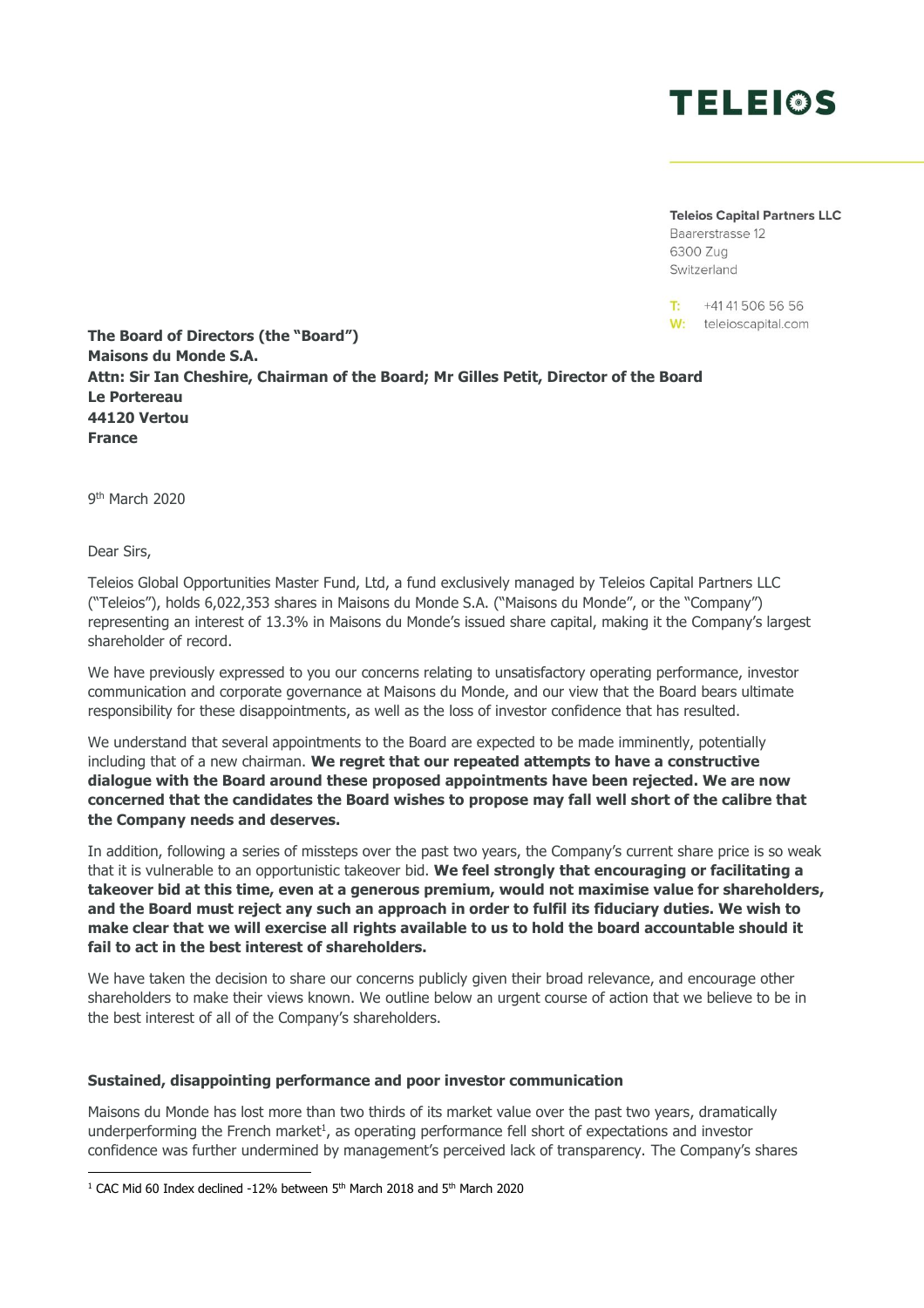

trade at a multiple of 7x forward earnings, a stark discount to the historical levels seen up until mid-2018 (16- 22x) and in line with less differentiated retailers.

During that same two-year timeframe, the Company exhibited stagnant like-for-like performance in its home market, driven by declining like-for-like in-store sales. Exogenous factors blamed by management in 2018<sup>2</sup> could not provide an excuse a year later when the Company started to underperform the French furniture market as a whole. 3 Investor concerns that management pursued the ambitious Modani acquisition in the US in 2018 while more accessible opportunities existed closer to home proved valid, as the profit warning the following year demonstrated.<sup>4</sup>

As this confluence of challenges unfolded, management's poorly judged communication has consistently served to undermine investor confidence. Under close scrutiny, management has reiterated questionable earnings guidance, only to subsequently change their story, leaving analysts and investors wondering whether the guidance had any integrity in the first place.

At the Capital Markets Day last June, management confidently reaffirmed upbeat guidance, before announcing a margin decline barely six weeks later.<sup>5</sup> They then vehemently fought off investor anxieties only to go on to issue a profit warning three months later. <sup>6</sup> Management's dubious claim that they had not adjusted full year guidance to reflect disappointment in one area of the business at the half-year mark in the hope that a recovery in another area would make up for it in the second half only exasperated investors further.<sup>7</sup>

Research analyst commentary has attested to this frustration and the resulting loss of faith. Following the latest profit warning, Kepler Cheuvreux stated that "after so many disappointments […] it becomes difficult to trust management";<sup>8</sup> Citi stated that "investors start to question the delivery of the next five year plan".<sup>9</sup> Goldman Sachs issued a downgrade despite the Company's meagre valuation "driven by declining margins and negative LFL growth in stores" and pointed to the "significant negative consensus earnings revision" over the prior twelve months.<sup>10</sup>

## **Next steps: improving governance**

It is clear to us that management would benefit from closer supervision and guidance, especially with regards to financial communication and capital allocation. With several directors reaching the end of their term at the Company's upcoming annual general meeting, this must be used as an opportunity to refresh and strengthen the Board, and realign it with shareholders' interests.

We are disappointed that you have thus far declined our request for a confidential consultation process with the Company's major shareholders to discuss the candidates the Board wishes to propose, and rather intend to inform us of your decision "after the fact". In these circumstances, we ask that you reconsider our request without delay and seek to obtain support from major shareholders before any appointments to the Board are announced.

<sup>&</sup>lt;sup>2</sup> 2018 French IPEA Index down -2.7%; weaker consumer demand (we note the decline in French consumer confidence reported by INSEE); specific factors including transport strikes in Q2, FIFA Football World Cup and warm weather in Q3, Yellow Vests in Q4 <sup>3</sup> 9M 2019 French IPEA Index up 3.5% vs. ~0% (Teleios estimate) like-for-like growth at Maisons du Monde France and 2.7% growth including store expansion; increased French consumer confidence reported by INSEE; absence of specific factors similar to the ones

seen in 9M 2018 <sup>4</sup> As per the Q3 2019 update, Modani's full-year 2019 EBITDA will be negative and c. €7 million lower than initially forecasted <sup>5</sup> H1 2019 results published on 29<sup>th</sup> July 2019 showed a -140bps EBITDA margin decline year-on-year

<sup>&</sup>lt;sup>6</sup> Full-year 2019 EBITDA margin guidance revision (from above 13.0% to c. 12.5%) at the Q3 2019 update on 30<sup>th</sup> October 2019  $7$  When asked during the Q3 2019 conference call on 30<sup>th</sup> October why the Company did not disclose the negative contribution from Modani earlier, Julie Walbaum responded "What made us not change the guidance at the end of H1 is the fact that in parallel to this acceleration we were planning to have an environment consumption environment in France which would be more dynamic. […]. So we were planning to be able to absorb with the Maisons Du Monde scope this further investment […]. We now think that we will not be able to absorb this extra investment. This is why we are updating the guidance now"

<sup>8</sup> 31st October 2019

<sup>&</sup>lt;sup>9</sup> 1<sup>st</sup> November 2019

<sup>&</sup>lt;sup>10</sup> 7<sup>th</sup> November 2019